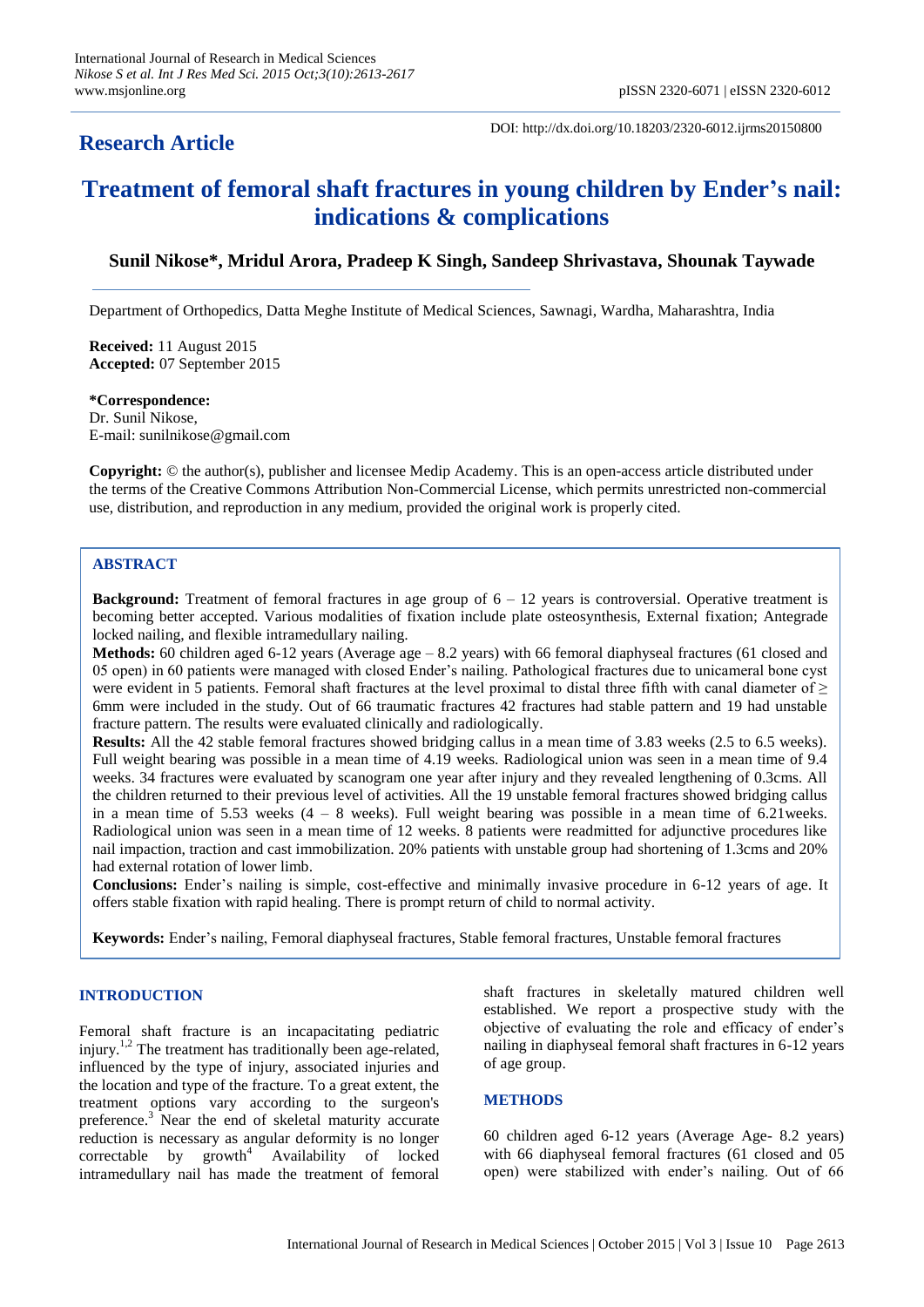fractures, 42 fractures were stable pattern and 19 fractures were unstable pattern. 5 of the fractures were pathological secondary to unicameral bony cyst [Figure 2].



**Figure 1: The pre-op, immediate post-op and follow up xrays at 3 weeks and at 8 weeks of the shaft femur fracture managed with Ender's nailing with excellent results.**



**Figure 2: Pre-op and immediate X-ray of the pathological fracture of shaft femur secondary to unicameral bone cyst managed with Ender's nailing.**

All the femoral shaft fractures were at the level proximal to distal three fifth. The canal diameter of the femur was ≥6 mm. The surgery was performed under general anesthesia with the child in supine position. Precontouring of the nails was done to three times the diameter of the isthmus with maximum band at the level of fracture site. The diameter of the nail was chosen so that each nail occupies at least one-third to 40% of the medullary cavity. Fractures were reduced under C-arm guidance. Two rods were inserted from medial and lateral incision above the physics. [Figure 6] At the end the proximal nail ends are reconfirmed on image intensifier [Figure 7]. After checking under Image Intensifier the fracture stability is checked and hip and knee is mobilized through full range [Figure 8]. Postoperatively child operated leg was elevated on a pillow. Ambulation was allowed as soon as comfort allowed. In stable pattern of fractures full weight bearing was possible in a mean time of 4.19 weeks and in unstable pattern full weight bearing was possible in a mean time of 6.21 weeks.

All patients were followed radiologically as well as clinically until fractures healed and for any complication. Child was questioned about their pain status, functional status, return to activities and school. Clinical examination of hip and knee including rotational asymmetry, gait, and limb length discrepancy were measured and recorded, if any. Evaluation and follow up at 2 weeks was done to check the rotations at hip.



**Figure 3: 10th day post-op X-ray of pathological fracture secondary to unicameral bony cyst reveals collapse & shortening of 1 Cm. Child was readmitted for traction for 2 weeks. Fracture & cyst continued to heal with no limb length discrepancy.**



**Figure 4: Pre-op and immediate post op X-ray of the fracture shaft femur managed with Ender's nailing. The immediate post-op X-ray showed 2mm of distraction so immediate weight bearing was started in this patient.**



**Figure 5: X-ray showing backing out of nails after 2 weeks of surgery causing painful restriction of knee motion. Child was readmitted for nail impaction and skeletal traction.**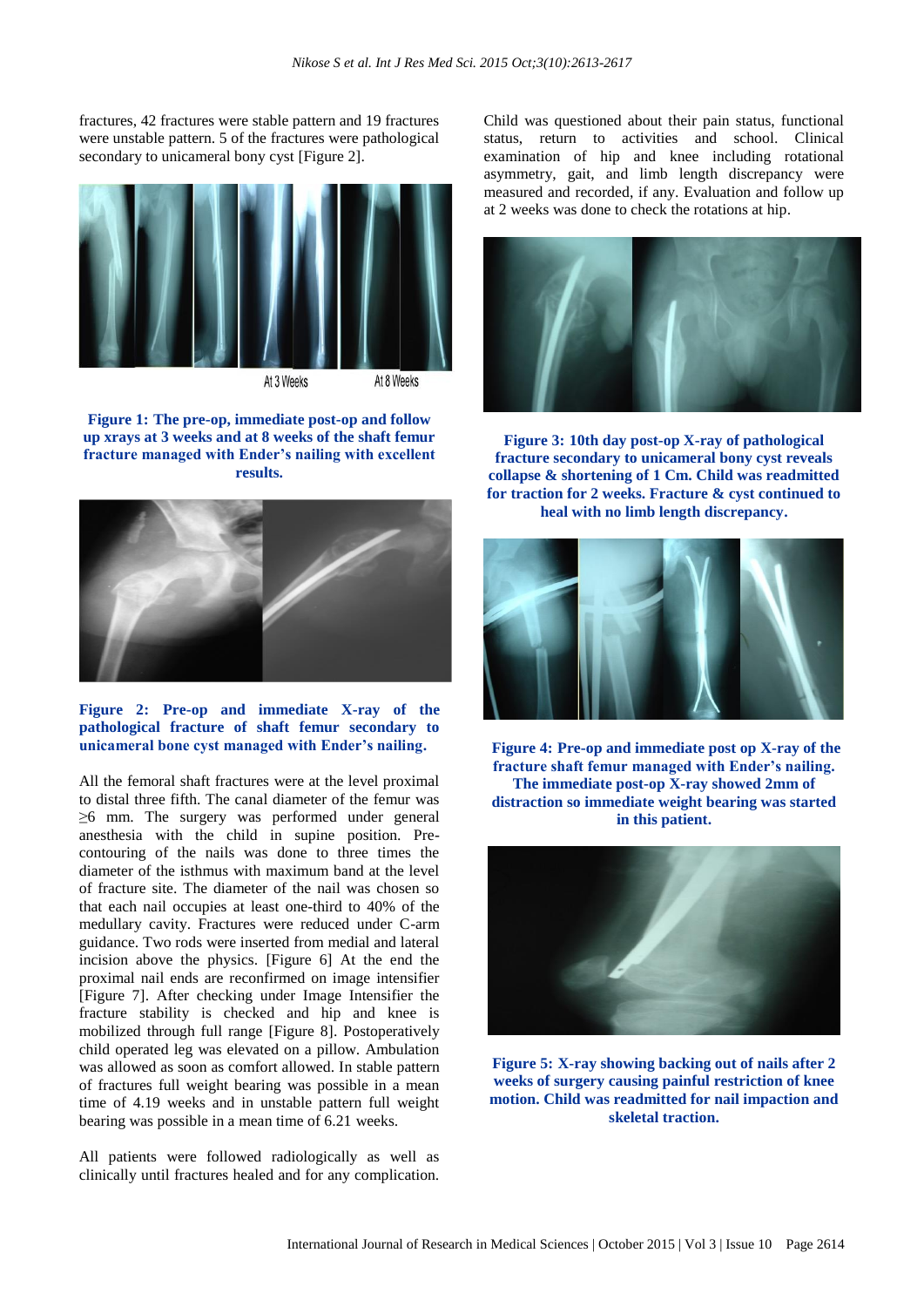

**Figure 6: The clinical picture showing incision given just above the epiphysis.**



**Figure 7: At the end of the surgery the proximal ends are reconfirmed under image intensifier.**



**Figure 8: At the end of the procedure the fracture stability is checked and hip and knee is mobilized through full range.**

### **RESULTS**

The median surgical time was 55mins (45 mins. to 90 mins.). The median hospital stay was  $3.2$  days  $(2 - 9)$ days). All the stable femoral fractures showed bridging callus in a mean time of  $3.83 \square$  0.853 weeks (2.5 to 6.5) weeks) and unstable fractures showed bridging callus in a mean time of  $5.53 \pm 1.172$  weeks (4-8weeks) [Table-2] and this difference was statistically significant chi square test [Table-1].

#### **Table 1: Pearson chi-square tests.**

|                                               | <b>Value</b>           | df. | Asymp. Sig.<br>$(2-sided)$ |
|-----------------------------------------------|------------------------|-----|----------------------------|
| Stable/Unstable Vs. Wt.<br>bearing            | $52.799^{\text{a}}$ 12 |     | .000                       |
| Stable/Unstable Vs. Age                       | $11.868^a$ 18          |     | .854                       |
| Stable Unstable Vs.<br><b>Bridging Callus</b> | $32.302^a$ 12          |     | .001                       |

Full weight bearing in stable fractures was possible in a mean time of  $4.19\Box.634$  weeks and in unstable pattern full weight bearing was possible in a mean time of  $6.21 \pm 1.475$  weeks [Table-2] and this difference was statistically significant by chi square test [Table-1]. Radiological union was seen in a mean time of 9.4 weeks in stable pattern [Figure 1] and radiological union was seen in a mean time of 12 weeks in unstable pattern. In one patient immediate weight bearing was started as postoperative films showed 2 mm distraction. [Figure 4] 34 fractures were evaluated by scanogram one year after injury and they revealed lengthening of 0.3cms. All the children returned to their previous level of activities. There were no psychological complications in present study group. 8 children were readmitted for adjunctive procedures like nailing impaction, application of traction and cast immobilization for brief period [Figure 5] 20% patients had shortening of 1.3cms and 20% had external rotation of lower limb.

|                        | <b>Stable/Unstable</b>   | N  | <b>Mean</b> | <b>Std. Deviation</b> | <b>Std. Error Mean</b> | Sig. (2-tailed) |
|------------------------|--------------------------|----|-------------|-----------------------|------------------------|-----------------|
| Age                    | <b>Stable Fracture</b>   | 42 | 8.19        | 2.121                 | .327                   | 0.761           |
|                        | Unstable Fracture        | 19 | 8.37        | 2.060                 | .473                   | 0.759           |
| <b>Bridging Callus</b> | Stable Fracture          | 42 | 3.83        | .853                  | .132                   | 0.000           |
|                        | <b>Unstable Fracture</b> | 19 | 5.53        | 1.172                 | .269                   | 0.000           |
| Full wt. bearing       | Stable Fracture          | 42 | 4.19        | .634                  | .098                   | 0.000           |
|                        | Unstable Fracture        | 19 | 6.21        | .475                  | .338                   | 0.000           |

#### **Table 2: Group statistics.**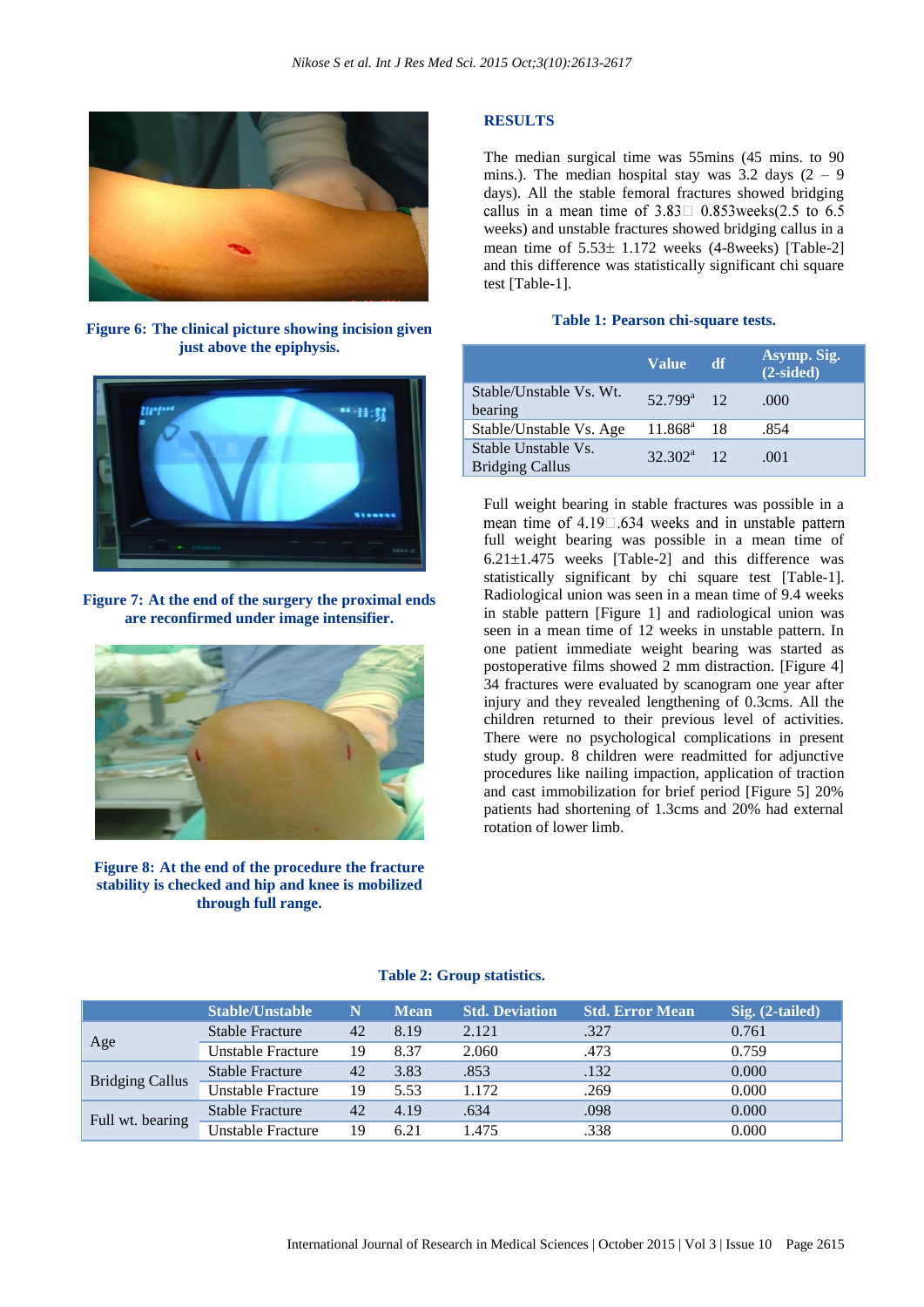10th day X-ray of pathological fracture revealed collapse & shortening of 1 Cm. Child was readmitted for traction for 2 weeks. Fracture & cyst continued to heal with no limb length discrepancy [Figure 2]. The mean age of the closed fractures was  $8.21 \pm 1.945$  years and that of the open fractures was 8.462.470. The Bridging callus was seen in closed fractures was in a mean time of  $4.26\pm1.288$ weeks and that for the open fractures was  $4.77 \pm 1.092$  weeks. The full weight bearing in closed fractures was possible in mean time of  $4.68 \pm 1.312$  weeks and that for the open fractures was  $5.31 \pm 1.377$  weeks [Table-3].

|                        | <b>Closed/Open</b>     |    | <b>Mean</b> | <b>Std. Deviation</b> | <b>Std. Error Mean</b> |
|------------------------|------------------------|----|-------------|-----------------------|------------------------|
| Age                    | <b>Closed Fracture</b> | 61 | 8.21        | 1.945                 | 0.267                  |
|                        | Open Fracture          |    | 8.46        | 2.470                 | 0.685                  |
| <b>Bridging Callus</b> | <b>Closed Fracture</b> | 61 | 4.26        | 1.288                 | 0.177                  |
|                        | Open Fracture          |    | 4.77        | 1.092                 | 0.303                  |
| Full wt. bearing       | <b>Closed Fracture</b> | 61 | 4.68        | 1.312                 | 0.180                  |
|                        | Open Fracture          |    | 5.31        | 1 377                 | 0.382                  |

## **Table 3: Group statistics (closed/open).**

## **DISCUSSION**

Although femoral shaft fractures constitute fewer than 2% of all pediatric fractures, the choice of treatment has remained a constant challenge to the orthopedics fraternity. Until recently conservative treatment was the preferred method for the treatment of diaphyseal fractures in children and young adolescents. However, to avoid the effects of prolonged immobilization, and to reduce the loss of school days and for better nursing care, the operative approach has been gaining popularity for the last two decades. Plate osteosynthesis is still widely used. It is associated with a large exposure, relatively longer duration of immobilization and the risks of delayed union, infection and a large dissection for plate removal<sup>5,6</sup> The external fixator provides good stability and early mobilization, but is associated with the risk of pin tract infections and it takes a longer time for weight bearing<sup>7,8</sup> Intramedullary K-wire fixation has also been used for pediatric femoral fracture. But stability and fracture angulation is a disadvantage to be taken care of. Interlocking nail is ideal for skeletally mature children. Reports of avascular necrosis of femoral head, coxa valga have been reported with interlocking nail when attempted in skeletally immature patients.  $9,10$  However there have been proponents for using interlocking nail in the 11-16 years of age group, avoiding the piriformis fossa as entry site, with good results. $^{11}$ 

Derived from Ender's elastic nail and from other fixation techniques, elastic stable intramedullary nailing (ESIN) provides a combination of elastic mobility and stability. The operation uses only small incisions, is rapid, blood loos is minimal and physeal area stands intact.<sup>12</sup> Because of early weight-bearing, rapid healing and minimal disturbance of bone growth, ESIN may be considered to be a physiological method of treatment.<sup>13</sup>

Healing in cases treated with Ender's nail can be with abundant callus attributed to non-rigid fixation. This resulted in rapid fracture union and early return to little weight bearing while reducing hospital stay. Advantages that Ender nailing offers over other treatment modalities both consecutive as well as operative convinces us to recommend ender nailing in isolated femoral shaft fracture or in polytraumatised children with femoral shaft fractures in children between  $6-14$  years.<sup>14</sup>

Bar-On et al reported outcome of femoral shaft fractures in children of age group 5-13 years requiring surgery randomly treated with external fixator or flexible intramedullary nailing (10 patients each). They recommend flexible intramedullary nailing for fractures of the femoral shaft and reserved external fixation for open or severely comminuted fractures.<sup>1</sup>

Salem et al concluded elastic stable intramedullary nailing with six month (4-7 month) follow up can provide satisfactory results in terms of limb length and axial alignment, but has a high rate of early torsional malalignment  $(47%)$ .<sup>16</sup> In a study, 36 children with 37 closed fractures were treated by flexible intramedullary nailing. Follow-up radiographs revealed that 44% of the children had malalignment at the fracture site in one or both planes. However none of the children presented with clinical malalignment of the fractured limb. Fifty percent of the children had a leg-length inequality but none of them complained of a functional problem.<sup> $17$ </sup> Houshian et al reported a series of 31 children (4-11 years) with femoral shaft fractures treated with ESIN. All fractures radiographically united at a median of seven weeks. Limb length discrepancy of up to one cm was found in six children and ten degrees of rotational deformity in one child and no case of angular deformity.<sup>18</sup>

Ozdemir et al reported a retrospective study on percutaneous Ender's nail fixation and functional bracing